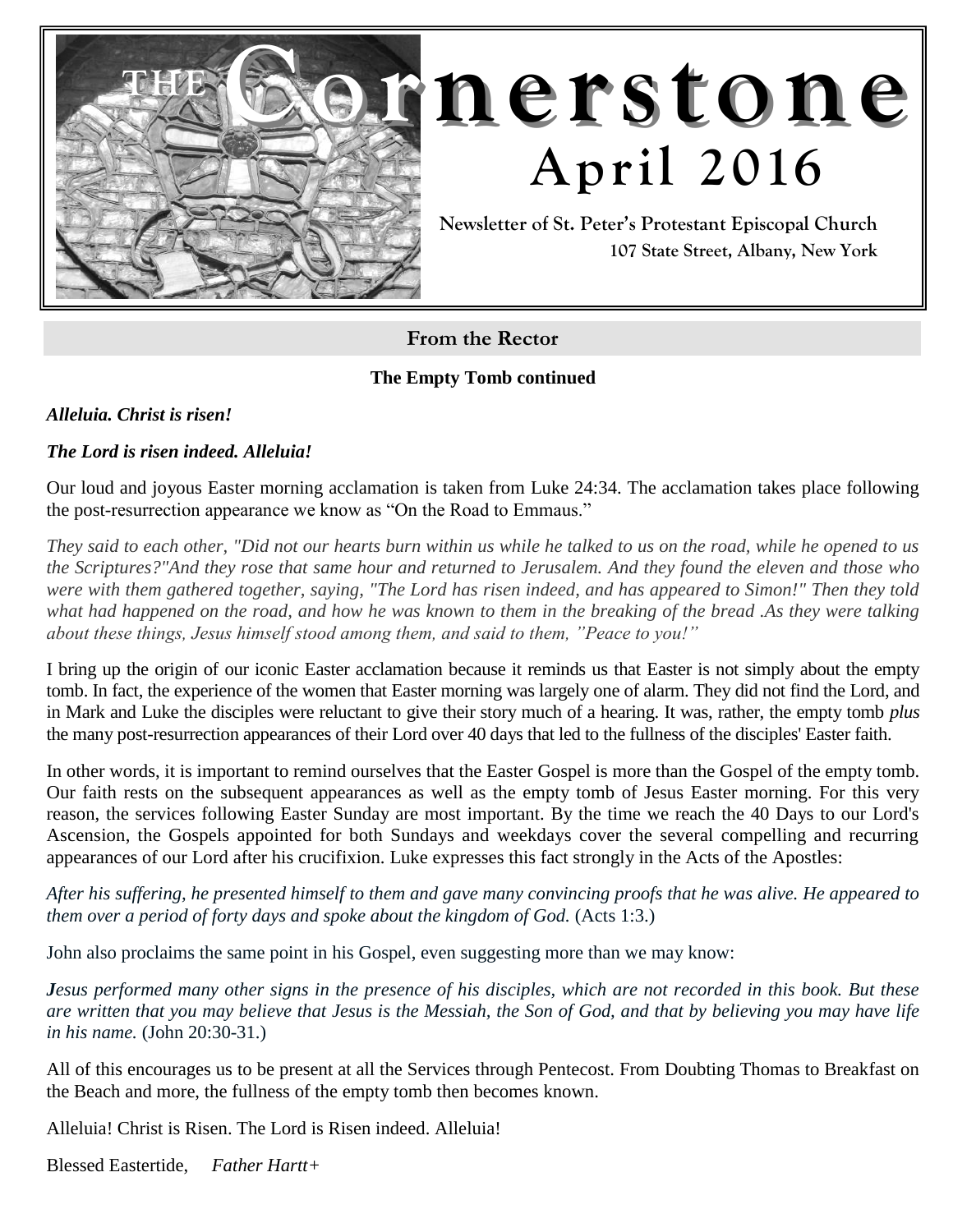Easter Greetings

#### Hallelujah, Christ is Risen! The Lord is Risen Indeed, Hallelujah!

When I first looked ahead at the church calendar for 2016, I groaned a bit when I saw a March Easter date. At that time, I had visions of snowcovered fields preventing Easter egg hunts, and chilly winds preventing the wearing of our beautiful new Easter outfits. I was wrong on both accounts! We had a very gentle winter this year, and so Spring came as early as Easter came this year and I'm certain most of us were very thankful for that.

This brings to mind that much in life, for adults anyways, is experienced through a lens of pre-disposition. What I mean by this is that adults are notorious for assuming certain conditions will exist far in advance of an event, and then these assumptions can cloud one's expectations and even experiences. We can even fall into this danger in our religious life. Year after year, we long to follow our rich traditions so enjoyed in years past that we may "experience" the church liturgy before we actually attend it! But this isn't how God works. In fact, this is very far from how God works. God likes to supplement surprises even amidst the traditions that we long for and truly enjoy.

I was hit quite strongly with one of these God "surprises" on Easter morning. Having been asked to Celebrate the Holy Communion at the 8:30 am service, I truly experienced a grace from God that was both unexpected and overwhelming (in a wonderful way). During the Angus Dei, the reality of Jesus Christ as the Lamb of God – offered in sacrifice for my sins and the sins of every person gathered together that morning – came crushing down on my soul. This was an experience I had had hundreds of times before and yet was unique that morning. Right before me, on the corporal, lay the Real Presence of Jesus Christ – His Body – His Blood – given for me. I was moved to tears, quite literally. In fact, I shed tears from that point through the end of the recessional hymn because my soul was so filled with joy.

Why did it strike me so? I do not know. And yet I was so very blessed to have experienced that gift from God and his Blessing and Grace that came with it. In fact, I believe I fully experienced all of Holy Week and Easter in that one moment of time. It was a wonderful gift from God.

The first Easter must have been like that – and all the more – for the women and disciples that experienced it first hand. Can you imagine the devastation of Jesus' Crucifixion on the Cross? They, as adults, had pre-dispositions of what would follow: death, burial, loss and emptiness. They did in fact experience those very things for two days. But on the third day the miraculous happened. A God "surprise" of monumental proportions happened, first to the women and then to the rest. The stone before the tomb entrance was rolled away and the tomb stood empty! No body – no death to greet them – a new emptiness to ponder.

In the following days they moved beyond even the emptiness to the Resurrection – to new life – to Jesus appearing to them in the flesh! Real flesh – real wounds – a real body before them. This miraculous God "surprise" could never have been anticipated and must have knocked them for a loop. In fact, it was so miraculous, an entire faith grew out of the few who experienced it and thousands of years later we still gather to ponder the miraculous.

God Surprises....yes, they exist. I would ask if you are ready for them but I don't think that's how they work. They just sneak up on you when you are least expecting them and leave you wondering far after. But I would ask, are you open to God "surprises"? We may or may not be in varying degrees. Even so, we can look to the example of Thomas for one who needed a little help opening up to the God surprise of Jesus' Resurrection. All of the other disciples except Thomas had seen the Resurrected Christ. They told Thomas about Him, but he replied, "Unless I see the mark of the nails in his hands, and put my finger in the mark of the nails and my hand in his side, I will not believe." Thomas was stuck in a pre-disposed thought. A dead man could not appear alive again. I will not believe despite all of these around me pleading otherwise.

God's answer to this doubt was not reprimand but rather a direct encounter that would confirm faith. John tells us, "Jesus came and stood among them and said, 'Peace be with you.' Then he said to Thomas, 'Put your finger here and see my hands. Reach out your hand and put it in my side. Do not doubt but believe.'"

The God surprise confirmed in the exact way that Thomas needed...that's how God works. So if you don't feel completely open to God "surprises", it's okay because God is completely in charge and knows how to work perfectly with each one of us. What we are responsible for, however, is the sharing of the miraculous: the telling to others.

Thank God the women told the disciples about the empty tomb. Thank God the disciples told Thomas about the Resurrected Christ. Thank God Thomas and the other disciples told others about Jesus' Resurrection appearances. Thank God Paul told many about his experience on the Road to Damascus, when Jesus appeared to him.

Hallelujah, Christ is Risen! The Lord is Risen Indeed, Hallelujah!

This is one God "surprise" worth shouting from the rooftops! Who will you tell the Easter story to? Easter is not one day, but in church an entire season. In fact, we live Easter lives forever! So you still have time to tell the Easter story because it's still Easter today. Who will you tell?

May the joy and triumph of Jesus Christ's Resurrection be alive in you this day and always!

Eastertide Blessings, Mtr. Sue+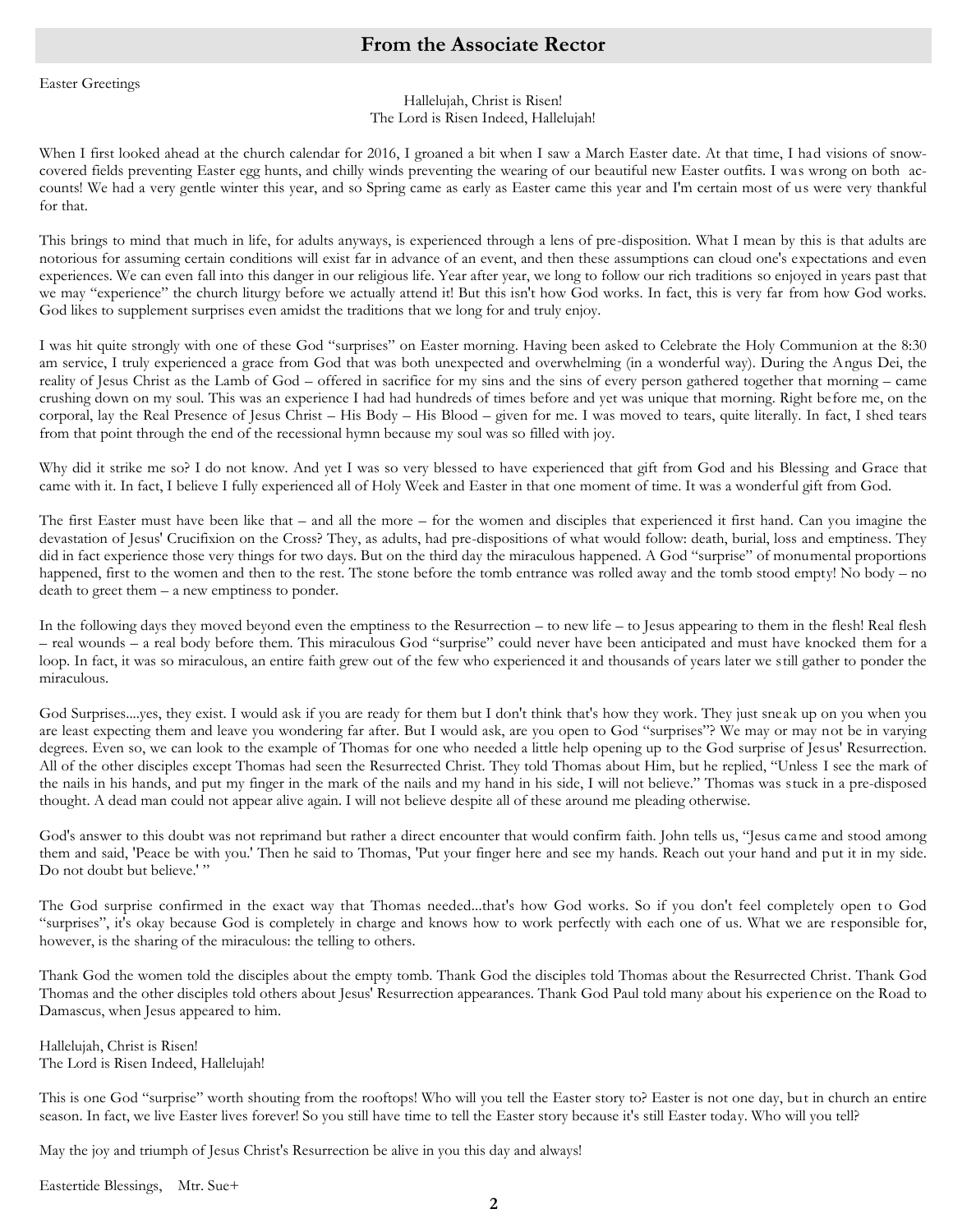#### **Mark your Calendar!**

June 5, 2016 is the 17th Annual **Bishop Ball Golf Tournament** at Western Turnpike Golf Course, Guilderland NY. Registration for Golf teams as well as those attending dinner will be available soon! Additional information available at: <http://www.thecathedralofallsaints.org/>

#### **EDOA Clergy Conference**

(April 17-19th) Fr. Hartt will join his colleagues at this Conference at the Spiritual Life Center. Please call the church office or Mtr. Sue for any pastoral needs that arise.

#### **Crop Walk**

Save the Date - Sunday May 1st! The Albany Crop Walk is one of the largest in our nation and raises funds for both local and national food programs. Locally, it supports the Capital District Food Pantries. Now is the time to begin collecting sponsors. Please see Maria Holden, St. Peter's Recruiter, for more information. We hope you will walk with us or consider sponsoring the St. Peter's team!

#### **Daughters of the King**

The April DOK meeting will be held on Sunday, April 10th at 9:35am in the vestry room.

#### **Outreach**

The April Outreach meeting will be held on Tuesday, April 12th at 4:30pm. Please join us to learn about Outreach ministries and hospitality events being planned!

#### **Vestry Meeting**

The April Vestry meeting will be held on Tuesday, April 12th at 5:15pm.

#### **Holy Hikes**

Come out and celebrate the arrival of Spring along with National Poetry month on Saturday, April 2nd on a hike at the Blueberry Hill Trail system, Elizabethtown, NY. Hikers will make their way through the woods and along a creek to an old Sugarhouse, enjoying scenic vistas along the way. They will celebrate the Eucharist at a lean-to, enjoying a view of Elizabethtown and Hurricane Mountain fire tower from the overlook. Bring a favorite spiritual poem or psalm to share. For more information, contact lay leaders Kathleen and Jim Blaisel by phone at 518-946-2622 or by email at [http://www.albanyepiscopaldiocese.org/contact/cform.](http://www.albanyepiscopaldiocese.org/contact/cform.php?kblaisel) [php?kblaisel.](http://www.albanyepiscopaldiocese.org/contact/cform.php?kblaisel)



#### **Spring Tea**

Our Annual Spring Tea will be held on Sunday, April 17th following the 10:30am service. Each year, this event raises funds for a worthy cause, with this year's proceeds to benefit the new Troop of American Heritage Girls being formed at St. Peter's Church. We hope to have some of the girls present and serving at the Tea. Please come meet them and support their growth and learning. Please see Judy Burns if you can help donate baked items.

#### **Seek His Face Conference**

[Healing Spring Christian Ministries](http://www.healingspring.org/) will be welcoming guests Jeremy and Connie Sinnott of [Catch the Fire](http://catchthefire.com/) (Toronto, Canada) and Murray Dueck of [Samuel's Mantle](https://www.samuelsmantle.com/) (Abbotsford, Canada) to for a conference entitled *Seek His Face*. Jeremy, Connie, and Murray will be teaching on topics such as the manifest presence of God, stepping into our destiny, living in the supernatural Kingdom, walking in greater Kingdom authority, hearing God, and more! There will be plenty of worship, plus opportunities for prayer, healing, hearing the Word, and soaking in God's presence. The conference begins **Friday, April 15th at 6:00 p.m.** with sessions held Friday night and **Saturday, April 16th**. There will also be a night of Prayer and Ministry on **Sunday, April 17th, beginning at 7:00 p.m.** The sessions on Friday and Saturday will be held at [Pine Knolls Alliance Church,](http://www.pineknolls.net/) 614 Gansevoort Rd, South Glens Falls, NY 12803. The Night of Prayer and Ministry will be held at [Church of the King,](http://www.churchoftheking.com/) 685 Bay Rd, Queensbury, NY 12804. The cost for the weekend is \$49 until April 14th or \$55 after that, which includes Saturday lunch. To register, call Fr. Bruce and Shay Mason or Jen Griswold-Kuhn at (518) 746-4120.

#### **Healing A Woman's Soul Retreat Reunion**

On **Saturday, April 9th from 10:30 a.m. until 2:30 p.m.**, [Healing a Woman's Soul](https://sites.google.com/site/healingawomanssoul/) is hosting a Spring well woman retreat reunion entitled *Come Meet Us At the Well* at [St.](http://www.saintstephenschenectady.org/)  [Stephen's Church,](http://www.saintstephenschenectady.org/) 1229 Baker Ave, Schenectady, NY 12309. Reunite with or meet others who have attended past fall retreats. This one day retreat builds on the skills learned to become a well woman. The event includes a coffee and danish welcome and lunch. There is no cost to participate. For more information or to register, contact Healing a Woman's Soul at http://www.albanyepiscopaldiocese.org/contact/cform.p  $hp$ ?.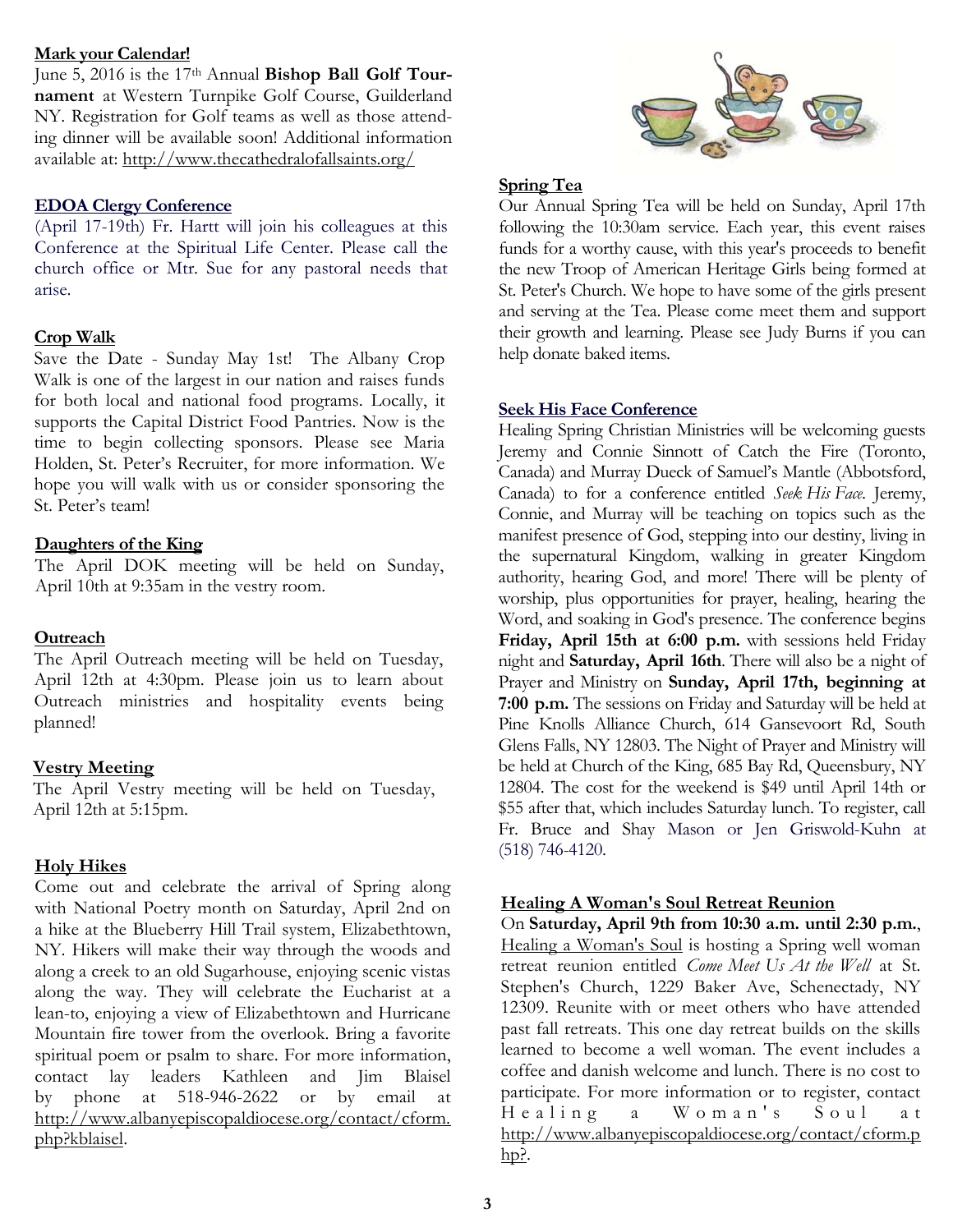## **Adult Education**

The Diocese of Albany is pleased to announce the offering of a new series of adult Christian Education courses developed by Trinity School for Ministry, an Anglican seminary near Pittsburg, PA. **Beginning immediately after Easter**, these courses will be offered in several locations throughout the diocese. The Full series from Trinity includes eight different courses. The Diocesan Pilot Program will begin with two course: *Discovering the Old Testament and Discovering* the *Faith* ( a course in Anglican doctrine). Each course is a 12 week program requiring approximately 1 and a half hours of reading and homework each week and a 2 and a half hour class discussion session each week, for a total commitment of about four hours each week. The specific times and locations of each class will be mutually determined at each parish by the facilitator and courses participants. The only cost for each course is approximately \$30 for a looseleaf binder containing the course content and discussion questions for the course.

One or Both of the Pilot courses will be offered through the following Parishes:

Trinity Church 8 Maple St Potsdam, NY 13676 Fr. Christopher Brown (315) 265-5754

St John's 146 1st St Troy NY, 12180 Fr. Stephen Schlossberg (518) 274-5884

St Luke's 50 William St Catskill, NY 12414 Fr. Leander Harding (518) 943-4180

St Stephen's 16 Elsmere Ave Delmar, NY 12054 Fr. David Collum (518) 439-3265

Christ Church 70 Mansion St Coxsackie NY, 12051 Fr. Frank Lockwood (518) 731-9883



**Free \$5.00 Gift Certificates are available at the church office for new customers only. If you have been thinking of trying this service please call Kristin for a complimentary gift certificate towards your first order.** 

#### **St. Peter's Angels Softball Team**

The Angels' 10th season will begin on Sunday, April 24th. Games will still be played only on Sunday afternoons, and again this year they're part of the Empire State Sunday Softball League. Anyone interested in playing should contact Pete Benson at 269-1293. Their Annual Pass-the-Cap Fundraiser Coffee Hour will be held in the near future. Caps and Tees will also be sold to raise money for the season. The game fields and schedule will be posted as soon as they are finalized.

#### **Flower Memorials**

During the year, our Flower Guild arranges flowers to bring beauty to our sanctuary and joy to our congregation. Those wishing to make a donation for flowers for a memorial, thanksgiving or celebration should call the Church Office to confirm available dates. During Advent, we use only greens; during Lent, the altars are bare. Other Sundays, we welcome contributions. Cost of flowers: Main Altar is \$50, St. Mark's Altar is \$35, and the Tower Altar is also \$35. All requests are payable in advance.

#### **Sunday ~ 4:00PM Service:**

The Sunday, 4:00pm Holy Communion service that has been in effect since last September has been suspended.

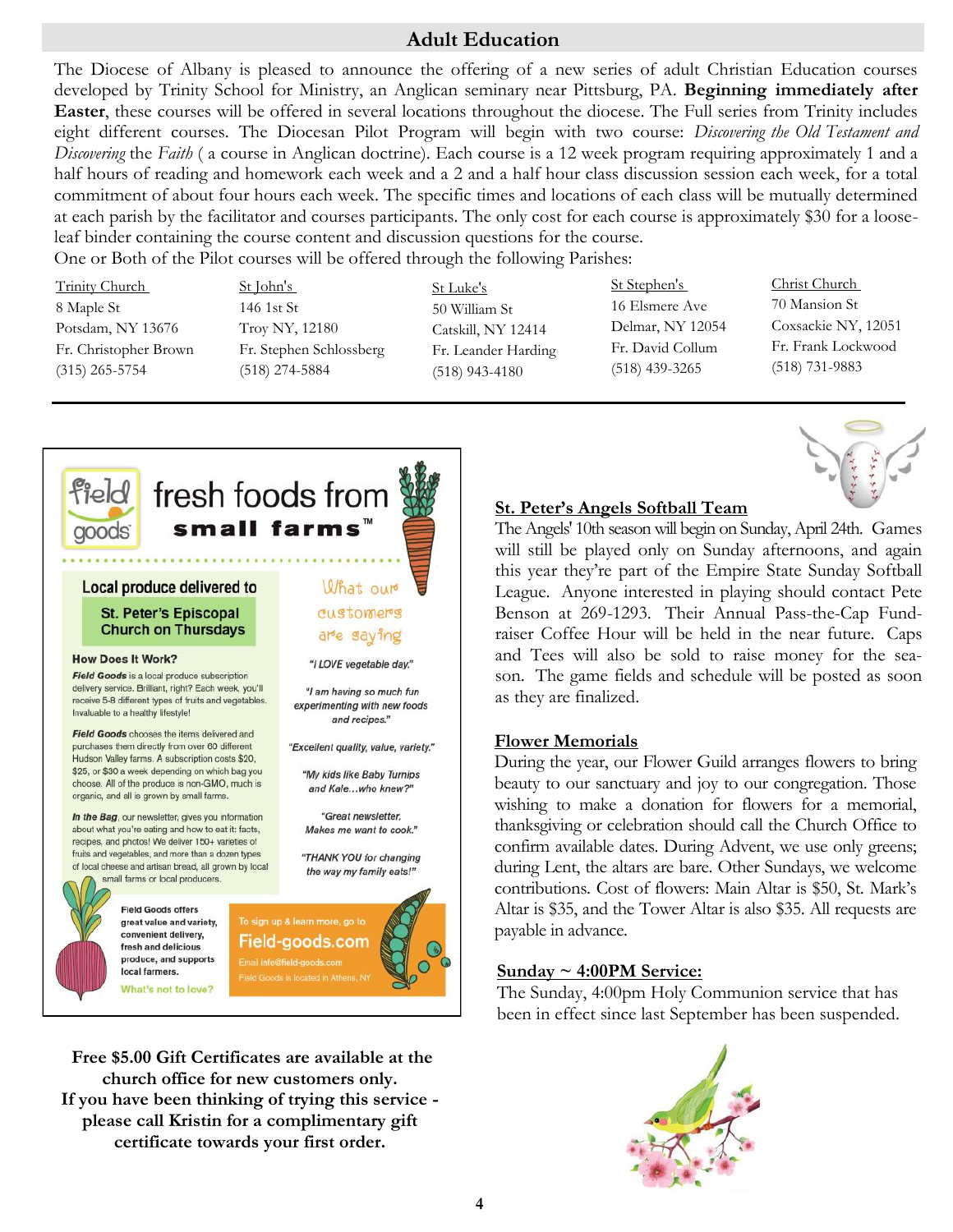#### **Youth Summer Camp**

The 52nd year of Beaver Cross Ministries Overnight or Day Camp are receiving registrations April 24-29, or you may pick up a form at the church office, or register online at www.beavercrosscamps.org.

#### **St. Francis Mission Soup Kitchen (a.k.a. Angels in Training)**

On the 3rd Saturday of each month (April 16th) we invite you to join Laura Saffares and others from St. Peter's to prepare and serve lunch at this Episcopal church on Clinton Avenue, Albany. Generally, over 100 adults and children come for lunch therefore many hands mean light work! Please call Laura for information or to let her know you are coming at 368-4284.

#### **Disciples Making Disciples**

This retreat is for high school students (9th - 12th grade) who truly want to go deeper in their faith through mission and service. There will be games, worship, and teaching, but much of Saturday will be spent serving with Oaks of Righteousness in Troy. The mission of this retreat is for campers to learn what it means to serve others with Christ's love both through teaching and through experience. The retreat will be held Friday, April 15th at 7:00 p.m. - Sunday, April 17th at 4:00 p.m. at Christ the King Spiritual Life Center. Cost is \$95 per person. More information at: http://www.beavercrossministries.org/.

#### **Regional Food Bank Volunteers Needed**

Volunteers are needed on Sunday, April 24th for the Regional Food Bank located off Route 7, on Albany Shaker Road. We need about 10 volunteers to help on that Sunday from 1pm to 3pm. Please ask a friend to join us in helping the community. For more information, please call Laura Saffares at 368-4284.



#### **UPCOMING BEAVER CROSS RETREATS:**

[Cathedral Lock-In](http://r20.rs6.net/tn.jsp?f=0018LqWz4n9_KZ1p2y6SD7f16dFGgtlYSJ0ZOkdkrUuwQ4_fGVUTw-YrvYAYMb4Xwd13iAYwfFGT6YHn7mkViMVzD3P_pjTZVovzWujO0625aaG374BNpZBVbd1GD0a3A6tD9cpyt-eLPkT4EM-jNrYYa7CRJ3Wxs4ua4OFdAM2yn9fLE8tCtrRKRTfjB1Q_JekDJWnltdJ7uqdw789G-eL3A==&c=6aBDYhy0y) April 1st-2nd Cost: \$25 Grades 7-12 [Disciples Making Disciples](http://r20.rs6.net/tn.jsp?f=0018LqWz4n9_KZ1p2y6SD7f16dFGgtlYSJ0ZOkdkrUuwQ4_fGVUTw-YrvYAYMb4Xwd13iAYwfFGT6YHn7mkViMVzD3P_pjTZVovzWujO0625aaG374BNpZBVbd1GD0a3A6tD9cpyt-eLPkT4EM-jNrYYa7CRJ3Wxs4ua4OFdAM2yn9fLE8tCtrRKRTfjB1Q_JekDJWnltdJ7uqdw789G-eL3A==&c=6aBDYhy0y) April 24th-26th Cost: \$95 Grades 9-12 Visit [www.beavercrossministries.org](http://r20.rs6.net/tn.jsp?f=0018LqWz4n9_KZ1p2y6SD7f16dFGgtlYSJ0ZOkdkrUuwQ4_fGVUTw-YrpdBzQUQB7CdQ6BBr-gqiNntHmNMDYNuMJxTIhdG_iBPR0eDTf2XGklQSq90EPe34JrK5OOQJxmKVsUXNXTBFJ-Mck0fOBoNeHxxc80AQw7iNNT3yk5b16KgDrsGQfb7Rwrilfm-5SkQ&c=6aBDYhy0yyXhUmxSVFswakkFTdlLsSdzr) to register

#### **Cathedral Lock-In**

Join the [Christ the King](http://www.churchoftheking.com/) Youth Ministry team for a night of awesome games, activities, snacks, worship, prayer, and teaching but mostly epic games, and no sleep! The annual Cathedral Lock-In is happening **Friday April 1st at 6:00 p.m. - Saturday April 2nd at 9:00 a.m.** at The Cathedral of All Saints, 62 South Swan St., Albany, NY 12210. All kids in 7th-12th grade should come out for this fantastic night of fun and games with a Clue theme at the Cathedral. This is a great retreat to bring a friend. Cost is \$25 per person. More Info at: http://www.beavercrossministries.org.



**Coloring Easter Eggs - March 20th**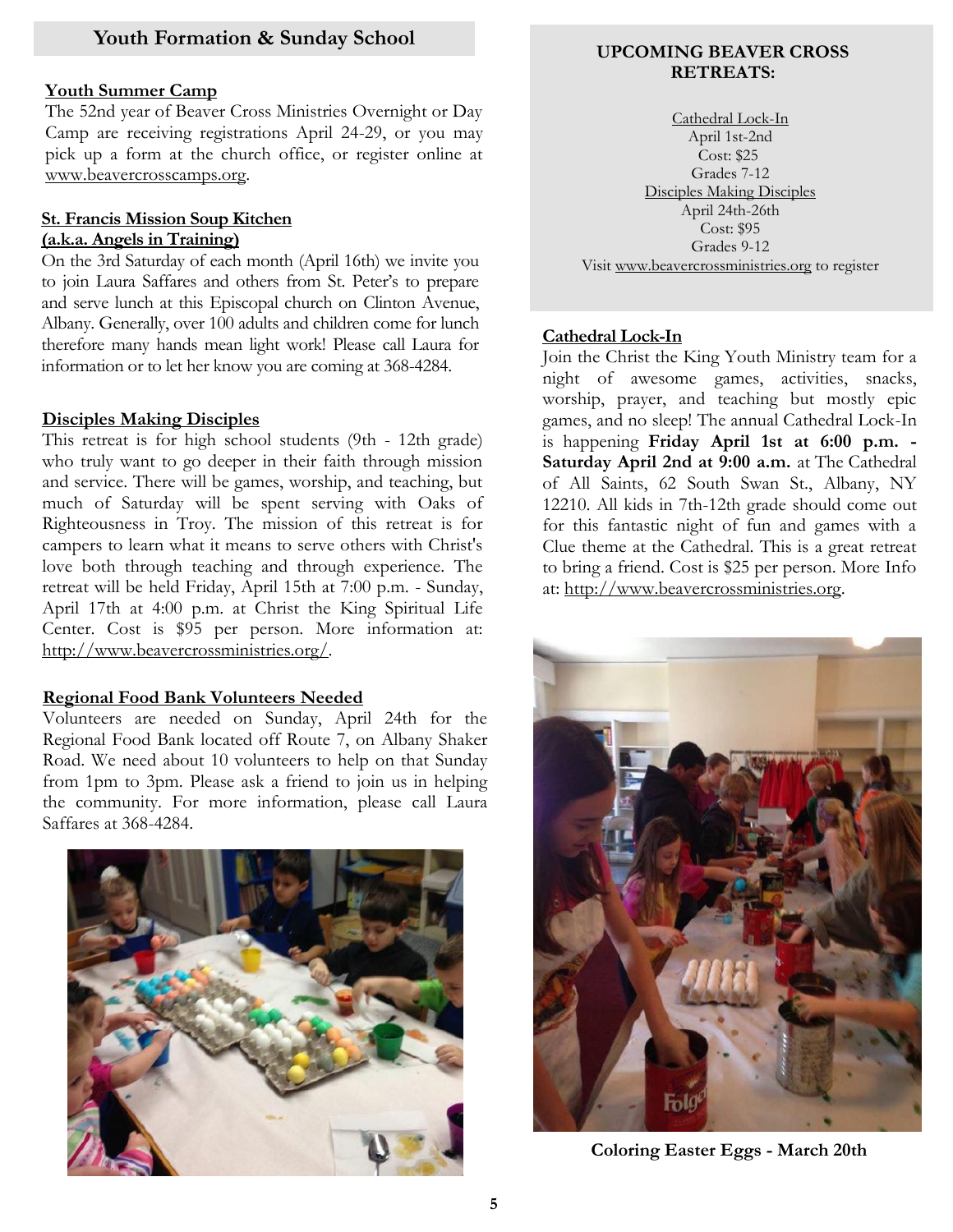## **April 2016**

| Sunday                                                                                                                                                     | Monday                           | Tuesday                                                | Wedne                                          |
|------------------------------------------------------------------------------------------------------------------------------------------------------------|----------------------------------|--------------------------------------------------------|------------------------------------------------|
|                                                                                                                                                            |                                  |                                                        |                                                |
| 3 Second Sunday of Easter                                                                                                                                  |                                  |                                                        |                                                |
| 8:30 am - Holy Communion<br>10:30 am - Holy Communion                                                                                                      | 5:00 pm - Treble Rehearsal       |                                                        | 8:45 am - Top of th<br>12:05 pm - Holy C       |
| 10 Third Sunday of Easter                                                                                                                                  | 11                               | 12                                                     | 13                                             |
| 8:30 am - Holy Communion<br>9:35 am - DOK Meeting<br>10:30 am - Morning Prayer                                                                             | 5:00 pm - Treble Rehearsal       | 4:30 pm - Outreach Meeting<br>5:15 pm - Vestry Meeting | 8:45 am - Top of th<br>12:05 pm - Holy C       |
| 17 Fourth Sunday of Easter                                                                                                                                 | 18                               | 19                                                     | 20                                             |
| with Baptisms<br>8:30 am - Holy Communion<br>10:30 am - Holy Communion<br>12:00 pm - Spring Tea in the<br>Parish Hall                                      | 5:00 pm - Treble Rehearsal       |                                                        | 8:45 am - Top of th<br>12:05 pm - Holy C       |
| 24 Fifth Sunday of Easter<br>Youth Sunday<br>8:30 am - Holy Communion<br>10:30 am - Morning Prayer w/<br>Children's Chapel<br>1:00 pm - Regional Food Bank | 25<br>5:00 pm - Treble Rehearsal | 26                                                     | 27<br>8:45 am - Top of th<br>12:05 pm - Holy C |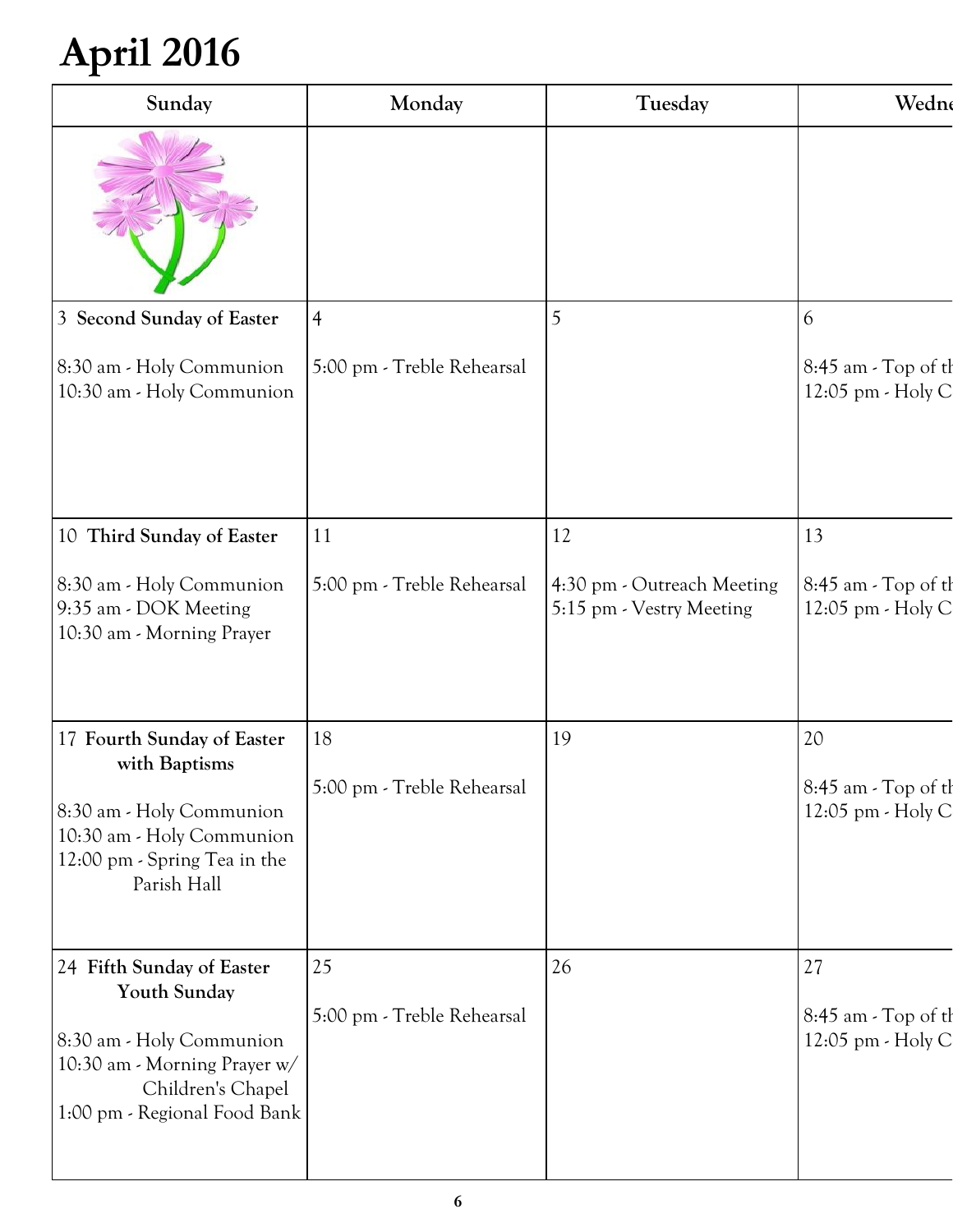| esday              | Thursday                                           | Friday                                                  | Saturday                      |
|--------------------|----------------------------------------------------|---------------------------------------------------------|-------------------------------|
|                    |                                                    |                                                         |                               |
|                    |                                                    | 12:30 pm - Organ Concert<br>6:00 pm - Cathedral Lock-In |                               |
|                    |                                                    |                                                         |                               |
|                    |                                                    | 8                                                       |                               |
| e Hill<br>ommunion | 5:00 pm - Treble Rehearsal<br>5:30 pm - Full Choir | 12:30 pm - Organ Concert                                |                               |
|                    |                                                    |                                                         |                               |
|                    | 14                                                 | 15                                                      | 16                            |
| e Hill<br>ommunion | 5:00 pm - Treble Rehearsal<br>5:30 pm - Full Choir | 12:30 pm - Organ Concert                                | 11:00 am - Angels in Training |
|                    |                                                    |                                                         |                               |
|                    | 21                                                 | 22                                                      | 23                            |
| e Hill<br>ommunion | 5:00 pm - Treble Rehearsal<br>5:30 pm - Full Choir | 12:30 pm - Organ Concert                                |                               |
|                    |                                                    |                                                         |                               |
|                    |                                                    |                                                         |                               |
|                    | 28                                                 | 29                                                      | 30                            |
| e Hill<br>ommunion | 5:00 pm - Treble Rehearsal<br>5:30 pm - Full Choir | 12:30 pm - Organ Concert                                |                               |
|                    |                                                    |                                                         |                               |
|                    |                                                    |                                                         |                               |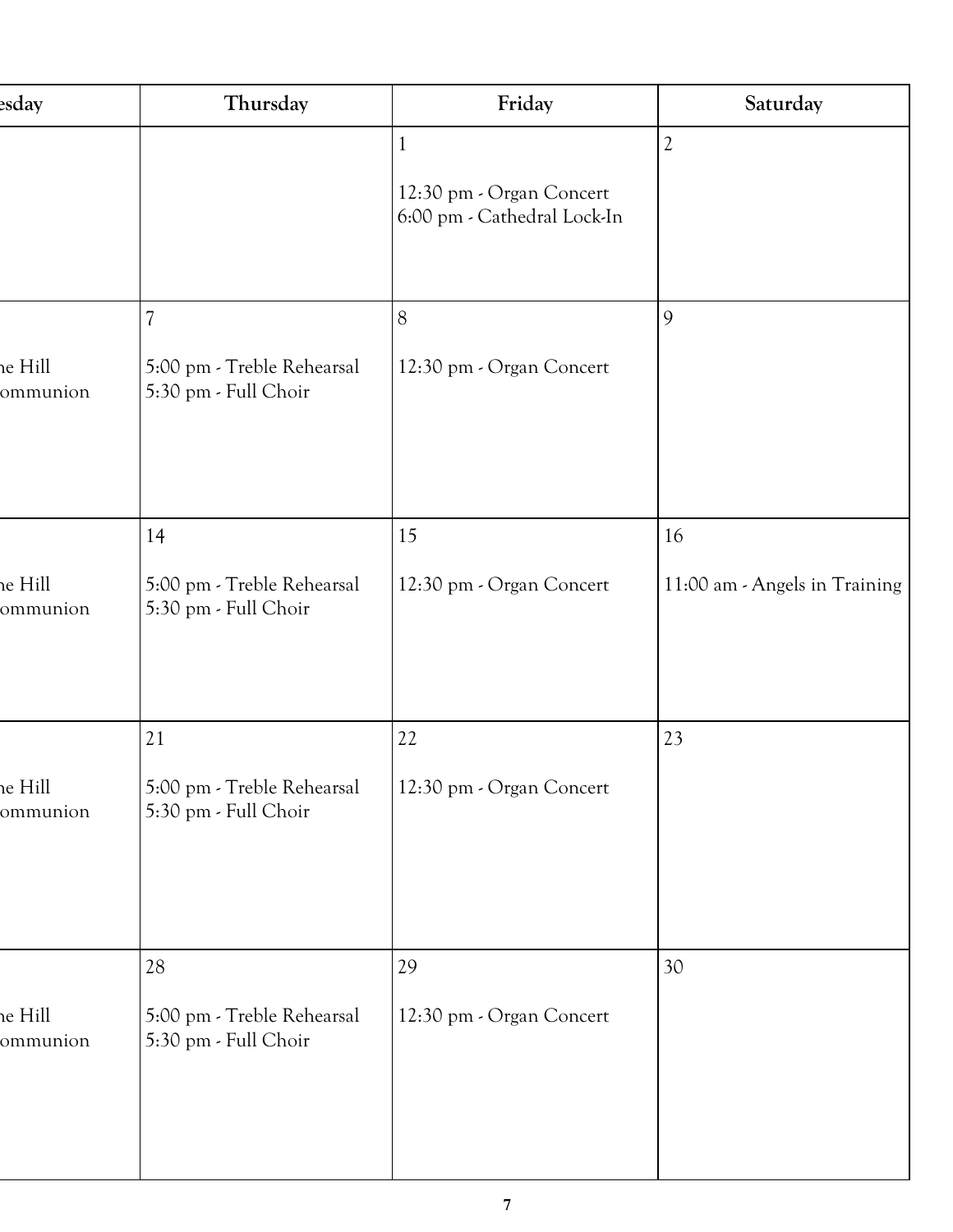



## **FRIDAY NOONTIME ORGAN CONCERTS**

Free half-hour recitals each Friday at 12:30pm

#### **We have added a new feature on the St. Peter's website: regular postings of music selections from our Sunday services.**

#### **Composer of the Month – Louis Vierne (1870-1937)**

Choir rehearsals are on the following schedule:

|          | Mondays: 5:00pm - 6:15pm Trebles         |
|----------|------------------------------------------|
|          | Thursdays: 5:00pm - 6:30pm Trebles       |
|          | 5:30pm - 7:00pm Adult choristers         |
| Sundays: | 9:30am rehearsal for the 10:30am service |
|          |                                          |

Please contact Neil Keen for more information at [stpmus@gmail.com](mailto:stpmus@gmail.com) or 339-0137.

Louis Vierne studied at [Paris Conservatory a](https://en.wikipedia.org/wiki/Paris_Conservatory)nd was principal organist at the cathedral of Notre-Dame de Paris from 1900 until his death in 1937. His organ compositions have found a secure place in concert and church repertoire, with a number of "toccata style" works heard very frequently. A successful concert tour of North America, which included major recitals on the famous Wanamaker Organ in Philadelphia, brought him acclaim in this country.

Although not completely blind, congenital cataracts rendered him what we would today call "legally blind." His early works were written on very large manuscript paper, but he later made use of Braille for composing.

Vierne had an elegant, clean style of writing that respected form above all else. His harmonic language was romantically rich, but not sentimental or theatrical. His output for organ includes six organ symphonies, *24 Fantasy Pieces*, and *24 Pieces in Free Style*, among other works.

Vierne suffered either a stroke or a heart attack while giving his 1750th organ recital at Notre-Dame de Paris. As he played the first note of his concluding improvisation, he suddenly pitched forward and lost consciousness as the single note echoed throughout the church. He had thus fulfilled his oft-stated lifelong dream - to die at the console of the great organ of Notre-Dame.

In 2003 German [progressive rock](https://en.wikipedia.org/wiki/Progressive_rock) group *Inquire* recorded a version of Vierne's third organ symphony, remarking in the liner notes that "this symphony marks the beginning of a new movement, what we call '[rock and roll'.](https://en.wikipedia.org/wiki/Rock_and_roll)

#### **Organist Vaughn Mauren in recital, April 22nd**

On Friday, April 22<sup>nd</sup> our former organ scholar and chorister will perform a concert here at St. Peter's. His program includes Vierne's Third Symphony for organ, the work referenced elsewhere. We can all decide then whether it's rock and roll or not.

Vaughn's program will also include works of Bach and Mendelssohn. Please put the date on your calendar, and look for more information on this event as the date draws nearer. Vaughn is currently music director at St. James's Church in West Hartford, CT, and we are very excited to welcome him back to St. Peter's.

## **Saint of the Month Club**

Saint Mark the Evangelist

#### Prayer:



Almighty God, by the hand of Mark the evangelist you have given to your Church the Gospel of Jesus Christ the Son of God: We thank you for this witness, and pray that we may be firmly grounded in its truth; through Jesus Christ our Lord, who lives and reigns with you and the Holy Spirit, one God, for ever and ever. *Amen*.

A disciple of Jesus, named Mark, appears in several places in the New Testament. If all references to Mark are accepted as referring to the same person, we learn that he was the son of a woman who owned a house in Jerusalem, perhaps the same house in which Jesus ate the Last Supper with his disciples. Mark may have been the young man who fled naked when Jesus was arrested in the Garden of Gethsemane. In his letter to the Colossians, the Apostle Paul refers to "Mark the cousin of Barnabas", who was with him in his imprisonment. Mark set out with Paul and Barnabas on their first missionary journey, but he turned back for reasons which failed to satisfy Paul (Acts 15:36-40). When another journey was planned, Paul refused to have Mark with him. Instead, Mark went with Barnabas to Cyprus. The breach between Paul and Mark was later healed, and Mark became one of Paul's companions in Rome, as well as a close friend of the Apostle Peter.

An early tradition recorded by Papias, Bishop of Hieropolis in Asia Minor at the beginning of the second century, names Mark as the author of the Gospel bearing his name. This tradition, which holds that Mark drew his information from the teaching of Peter, is generally accepted. In his First Letter, Peter refers to "my son Mark", which shows a close relationship between the two men (1 Peter 5:13).

The Church of Alexandria in Egypt claimed Mark as their founder, first bishop and most illustrious martyr, and the great Church of San Marco in Venice commemorates the disciple who progressed from turning back while on a missionary journey with Paul and Barnabas to proclaiming in his Gospel Jesus of Nazareth as Son of God, and bearing witness to that faith as friend and companion to the apostles Peter and Paul.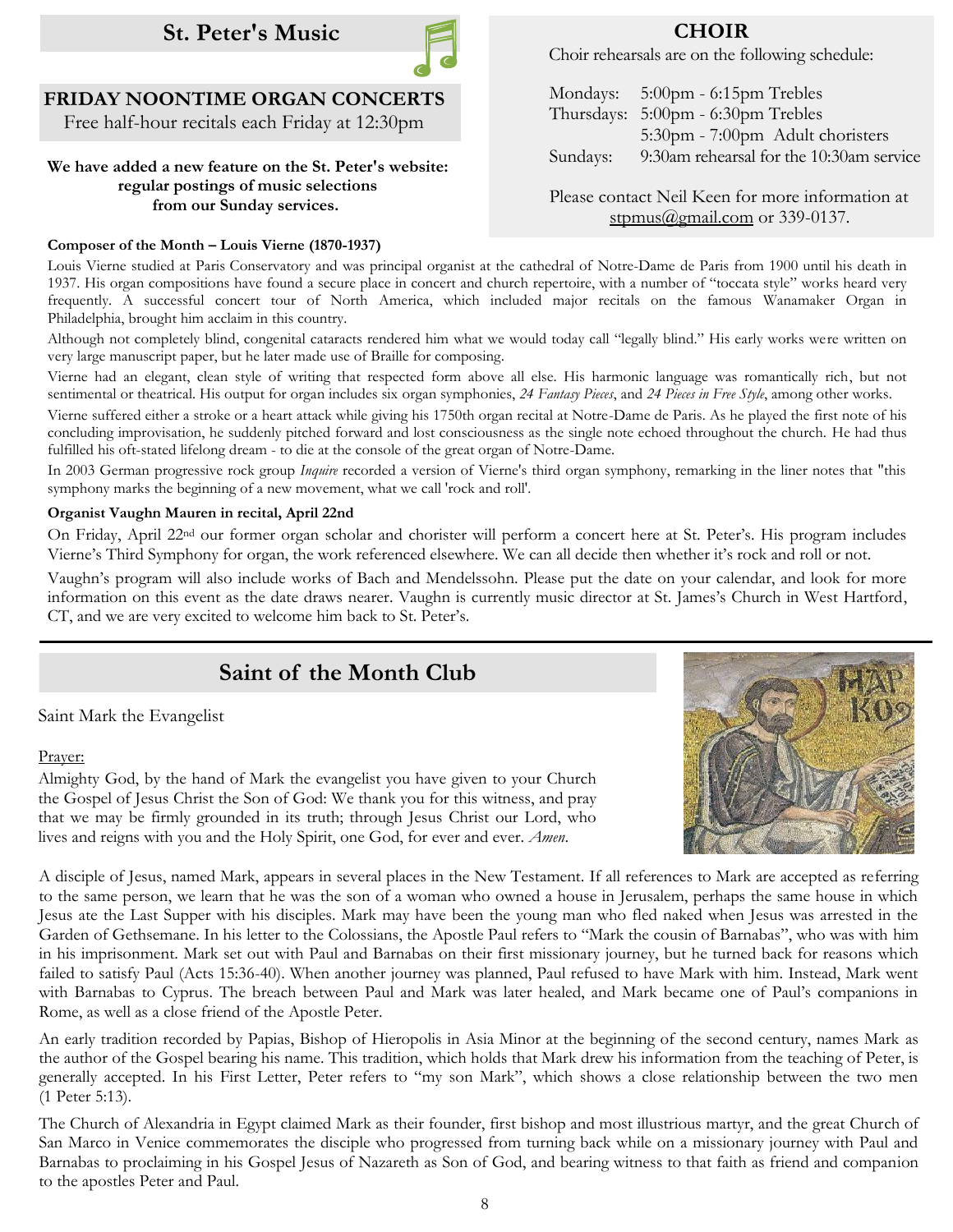#### **From the Archives**

#### **Altars at St. Peter's Church**

When the 3rd Edifice of the Church was consecrated in 1860 by Bishop Horatio Potter, the Memorial Altar and Reredos which is now at the front of our church had not yet been placed. A picture from the Church Archives of the church altar at the time of Bishop Doane's installation in 1869, showed the altar to be a simple table. The Rector stood behind the table for the Communion liturgy, facing the congregation. The Altar Rail for the use of Communicants was curved around the table.

The Memorial Altar and Reredos we see today was placed in 1885. Designed by Richard M. Upjohn, the son of Richard Upjohn our church architect, and executed by Messrs. Ellin & Co. of New York, it is in the style of decorated Gothic of the church. The straight altar rail which separates the Sanctuary from the Chancel is of a beautiful design by Robert Gibson. It is dedicated by John S. Perry in honor of is wife Mary Jane Perry.

One ascends to the Altar from the Sanctuary pavement using three stone steps. The chief sculpture of the altar consists of two angels with outspread wings kneeling in adoration of the cross. The angels were modeled by Louis St. Gaudens in the studio of his brother Auguste. The altar was the gift of church member and vestryman, Charles L. Pruyn in memory of his wife, Elizabeth. The north buttress of the Reredos bears the following inscription

> *To the glory of God and in sacred and loving memory of Elizabeth McClintock Pruyn,* Born Oct 31st 1853, evermore at Rest Dec 20th 1884.

In the far right front of the church there is a small chapel, St. Mark's Chapel , with its lovely white marble altar. The St. Mark's Altar was designated as a gift to St. Peter's Church when St. Mark's Church of Green Island was closed in 1979, with the only stipulation being that \$1,000 would be donated towards the moving of the altar. It was appropriate that St. Peter's Church was chosen for this gift. The junior architects for our church architect Richard Upjohn included: Richard M. Upjohn, Michael Upjohn and Emylan Lyttel. It was Emylan Lyttel who designed St. Mark's Church at Green Island. Thus the St. Marks' altar shared the same design and style as St. Peter's Church so that the addition of the St. Mark's altar to St. Peter's Church in 1980 seemed to be a natural fit. St. Mark's Chapel is now used regularly for mid-week services of Holy Communion.

The most recent altar in St. Peter's Church is a Children's Altar located in the Pumpelly Room. It is used monthly for a children's service of Holy Communion. The altar table and lectern were assembled by Pat Shortall. On the fourth Sunday of the month, the children bring in procession the elements of the Communion Service including: a Processional Cross, Candles and Candelabra, a Torch, Linens for the Communion Table, a Chalice for wine, and a Seborium for wafers, as well as wine, water, and the Rector's Stole. The children assist in setting the Communion Table. The service is a modified Rite I which includes a Rector's Homily and the Communion liturgy. Father Hartt reports that the children are enjoying the service and are expressing their interest. He welcomes all Sunday School children to join in this special Communion experience.

**Church Chuckles! Estimate of Giving Cards** Estimate of Giving Cards for 2016 have been mailed out to all parishioners that did not attend the morning worship service on Consecration Sunday, October 18th. If you did not receive a card please call the church office. It would be greatly appreciated if you could please take a minute to complete your card and return it to the church office or place it in the offering plate during the service. You may also call the church office and we would be more than happy to complete a card for you. Thank you to those that have promptly completed and returned their card.

#### **Lay Eucharistic Ministers**

Are you looking to increase your religious experience? We are looking for members of St. Peter's who might be interested in becoming a Lay Eucharistic Minister. Experience the joy of serving God by assisting at both the Morning Prayer and Holy Eucharistic Sunday Services. If interested please call the parish office at 434-3502.

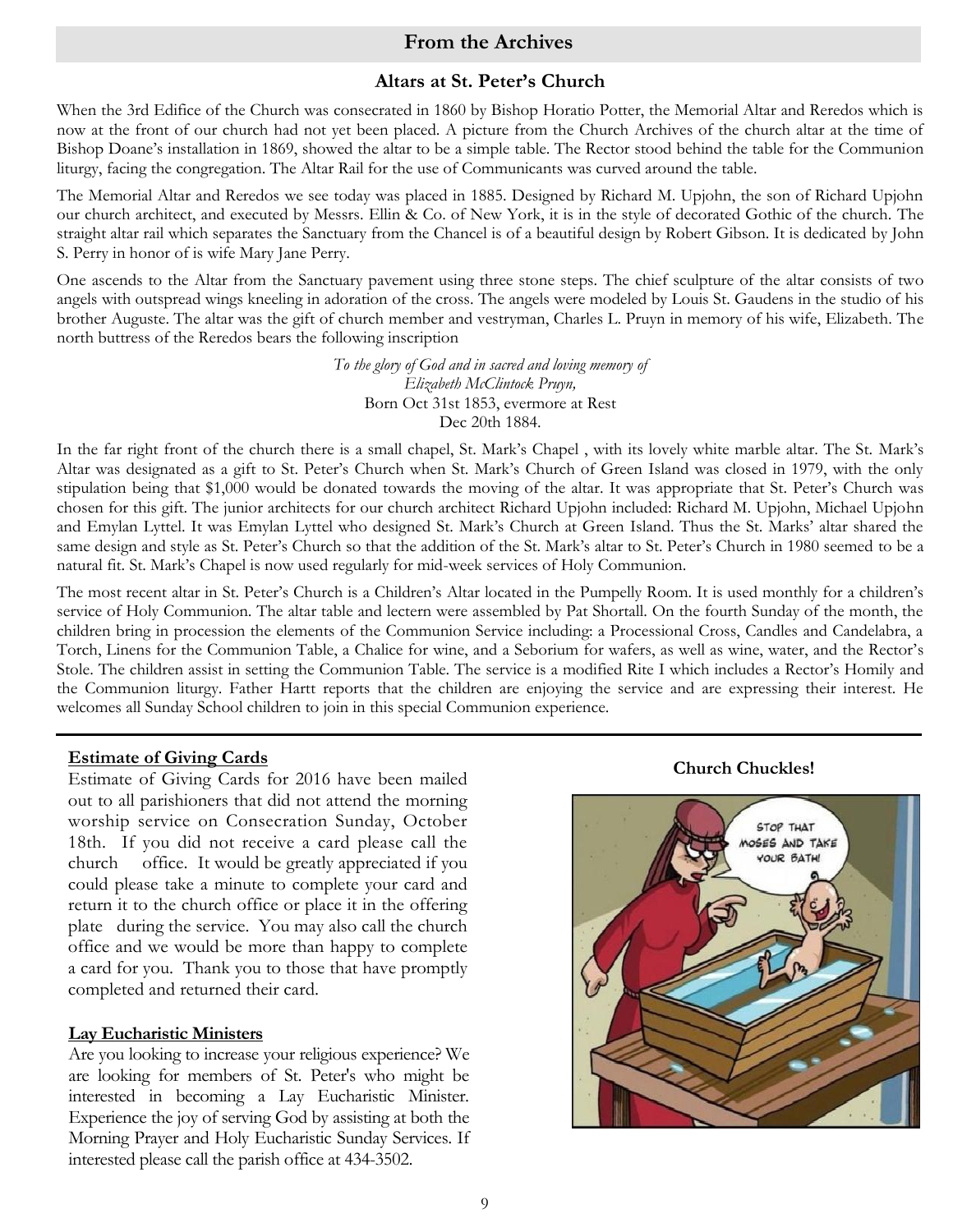#### Minutes of the Vestry St. Peter's Protestant Episcopal Church February 8, 2016

The meeting was called to order, followed by an Opening Prayer by The Rev. Paul J. Hartt, Rector, at 5:20pm.

#### **Motions:**

1. Motion made to approve the minutes (as written) of the January 12, 2016 meeting; made by Tim Murphy, seconded by Maria Holden. Motion passed.

2. Motion made to contract with Thos. P. Egan Inc. for new (replacement) cusions for the pews in the sanctuary using donations received in prior years that had been earmarked for Capital Improvements for the total of [approximately] \$19,000.00; made by Jim Chenot, seconded by Maria Holden. Motion passed.

3.Motion made to accept the 2016 Parochial Report as prepared; made by Tim Murphy, seconded by Maria Holden. Motion passed.

4. Motion made to adjourn the meeting; made by Kevin Cehowski, seconded by Stephanie Lenewicz. Motion passed.

#### **Reports Given:**

#### SR. WARDEN'S REPORT – J. Chenot

Jim began his report by congratulating Nancy Creagan (1st term), Kevin Cehowski (1st term) and Maria Holden (2nd term) on their three year term to the vestry, all elected at our Annual Meeting in January. Jim also thanked George Scala for filling the remaining year of Jack Ratzel seat on the vestry. He also thanked the vestry and congregation for allowing him to continue as Senior Warden beginning his fourth, two year term serving on the vestry, with praise having a great vestry and clergy moving ahead this upcoming year with prayerful growth and success for 2016.

He also thanked those in the congregation who stayed after the Sunday service for the annual meeting, the meeting was well attended and received. Jim thanked all those who were involved who made the day a very successful and informative meeting, thanking Maria Holden, Jim Adams, Meghan Cooney and Mother Sue for their help with the PowerPoint presentation, as well as thanking those who prepared their reports from each guild, highlighting their ministries with all of us over the past year. Lastly, thank you to Janice and Meghan who compiled and printed all the reports and information for the guilds as well as the annual meeting report. As mentioned at the annual meeting, Meaghan has moved on to a new exiting job and we wish her the best as well thank her for all she has contributed to St. Peter's the past few years. A copy of the annual report was sent out in the beginning of February as part of our newsletter for those unable to attend and will be to review the reports.

We will start our Lenten season tomorrow, February 9th with our annual Shrove Tuesday pancake dinner from 5 to 7 pm, followed by Ash Wednesday services and Evensong at 5:45pm each Friday during Lent.

#### FINANCE – G. Scala

George reviewed the Treasurer's Report for the month of January. Total offerings for the month were \$22,132 which is about average for the month.

The investment/endowment accounts showed losses for the month consistent with the national markets. Merrill Lynch was down -4.85% for the month and Key was down -3.74% for the month. This starts us off with a significant budget variance for the year of (\$194,921). We continue to hope the market will rebound and stabilize in the future. While the returns were disappointing, both accounts performed favorably versus market indexes. Since the unrestricted endowment (Merrill Lynch) is heavier in equities, it shows greater variances during market fluctuations than the Key accounts that are more concentrated in bonds. Expenses year to date are \$3,938 under budget.

George also reported on the updated stewardship numbers. To date 2016 pledges are 64 units at \$160,502. The average pledge amount is up from 2015 but the total number of pledging units and pledge dollars remains down. While pledges are still coming in, we were at 94 pledging units for \$197,342 for 2015.

George also talked briefly about the annual meeting.

#### PROPERTY - T. Murphy

Some minor repairs continue at the rectory.

There was also discussion about and motion made concerning replacement cushions for the Sanctuary pews.

#### OUTREACH – The Rev. S. Waldron

The annual Soup Sampler will be Sunday, March 6th following the 10:30 service. This year, Outreach proposes the proceeds to benefit the Food Pantries of the Capital District, Inc. Sign-up for soup will be posted this Sunday by Judy Burns who is coordinating the event along with Janice Chenot (thank you Judy and Janice).

The Outreach Committee will be providing (2) scholarships to the West Buganda Aids Orphan Girls totaling \$2,000. Carly Crewell brought some excellent new ideas for Outreach/Social opportunities for the Committee's consideration.

#### OLD BUSINESS

Delegates to Convention (June 10-12) were discussed with several individuals proposed. Jim Chenot will reach out to these individuals to secure their availability.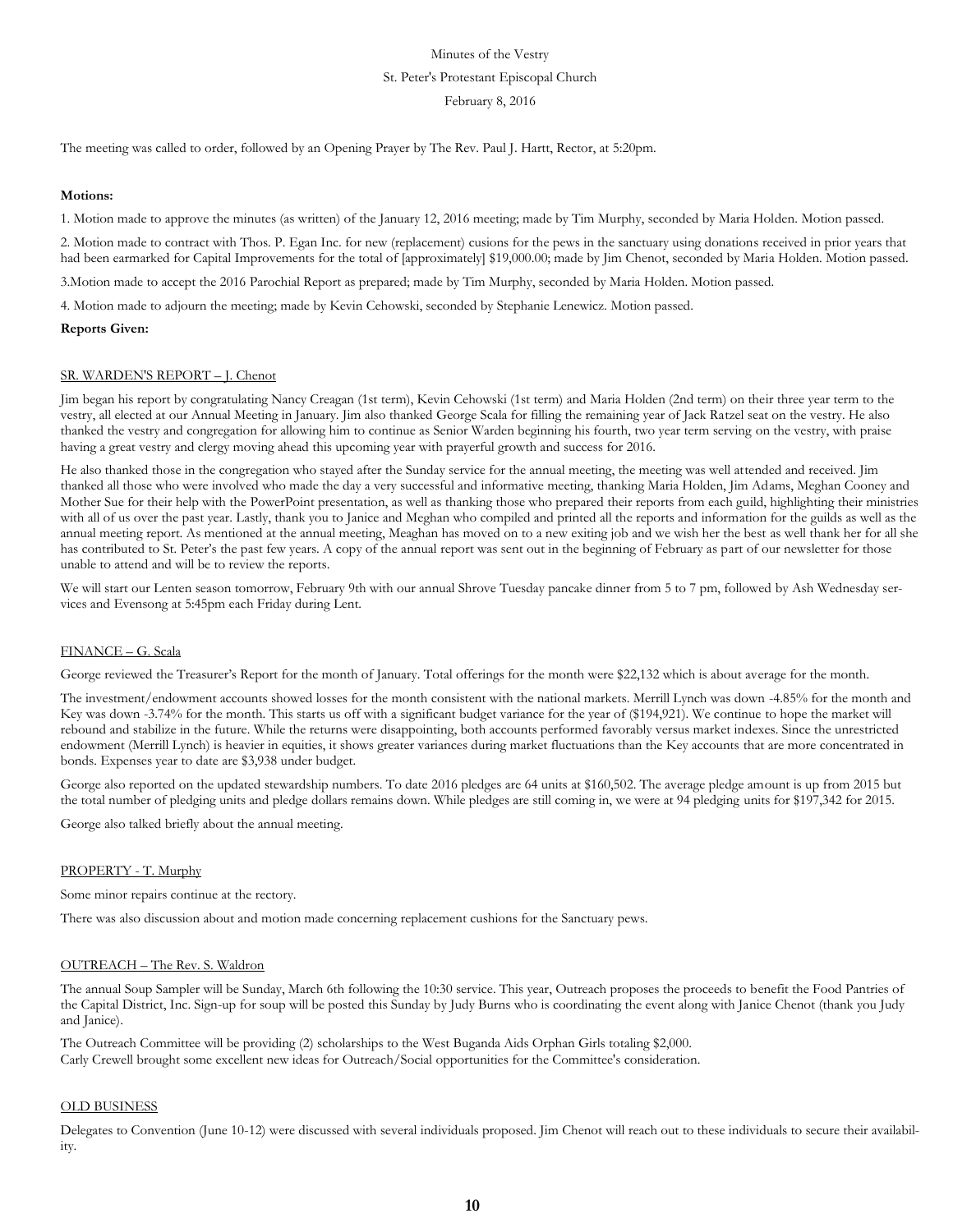#### NEW BUSINESS

Jim Chenot thanked Judy Burns for her role as Clerk of the Vestry and welcomed individuals who might be interested in serving in this capacity to contact him.

The Parochial Report, as prepared and submitted, was reviewed and a motion was made to accept it. George Scala is now asked to certify the report for The Episcopal Church.

#### ASSOCIATE RECTOR'S REPORT – The Rev. S Waldron

Lent: It is nearly the start of our early Lent. Prior to that, we will have the Shrove Tuesday Pancake supper tomorrow evening at 5:00. Then Ash Wednesday services, with imposition of ashes at 7:30am, noon and 5:30pm.

Daughters of the King: The Daughters continued to be honored to hold the daily prayers and intercessions we are given. We are hosting a women's luncheon on February 14th (in lieu of our regular meeting) at Wellington's, immediately following the 10:30am service. We have other women of the parish joining us.

Women's Retreat: I am planning to attend, with several women of the parish, the retreat Loving Well, with teaching by Beth Moore, at the Spiritual Life Center in Greewich NY on February 19-20. We encourage additional women of the church to consider joining us.

Lenten Women's Bible Study: The women of the parish are welcomed to join our book group during Wednesday's in Lent. We will be reading, and reflecting on, "Your Beautiful Purpose" by Susie Larson. Meeting each Wednesday at 1:00, the women are also invited to come early for the noon Eucharist service and bring a bagged lunch to enjoy before our group begins.

Guest Preaching: I've been invited as guest preacher at the Cathedral of All Saints on Sunday February 14th (the 1st Sunday in Lent).

Upcoming Events – registration opened now:

Parish Leadership Conference: Is Saturday March 5th at St. George's Clifton Park, and all leaders of the parish are encouraged to attend. The 2016 Parish Leadership Conference will focus on ministering to those with addictions. We engage this much in our ministry at St. Peter's and I am looking forward to attending with a group from our church. Please let us know if you' d like to register.

Men's Cursillo and Women's Cursillo: both weekends are scheduled during March. I'd be happy to sponser anyone desiring to go and grow in their faith through these events. Please speak to me if you'd like to learn more.

#### SUNDAY ATTENDANCE – The Rev. P. Hartt

The Average Sunday Attendance, through the 6th Sunday of 2016, is 120.7

#### RECTOR'S REPORT – The Rev. P. Hartt

Annual Meeting - Father Hartt thanked the vestry for their considerable work in preparing for the Annual Meeting. The various reports and Sr. Warden's address were strong, informative, and prayerful. George Scala's financial presentation once again met with positive feedback. George's reports do wonders in explaining the parish's finances to those both well acquainted with investments and accounting and those more geared to the family budgets. Father Hartt also thanked Maria Holden and Mtr. Sue Waldron for their fine work on the Powerpoint slides. Fr. Hartt welcomed Kevin Cehowski, Nancy Creagan, and congratulations to Jim Chenot on his reelection as Sr. Warden.

**Investments** - Father Hartt spoke of the weak market and our worrisome dependence on the endowment. Despite the difficult market conditions, Jim Chenot and George Scala continue to guide us in ways that make the most of a tough situation. We can be especially grateful for their prior work on the Key Bank Trust to maximize returns historically not given us by these restricted accounts Father Hartt and the vestry spoke about the interplay between pledges received and made and church attendance.

**Children's Chapel** - This initiative with our youth has been one of the most spiritually fruitful we have undertaken. The parish has begun to send postcard reminders of our monthly Children's Chapel. We believe that the postcards will help attendance. These postcards are also easily recognized by the kids themselves. The questions from our children during the instructed Eucharist reveal some sharp theological minds. It is all a great encouragement to the clergy and parish. Our next Children's Chapel is scheduled for February 28

**Communication -** Father Hartt spoke of how every parish struggles with communication. Part of the issue is the sheer number of communication vehicles on which our parishioners come to rely. The leaflet, the newsletter, word of mouth, church announcements, facebook, phone calls, parish website and emails are all in play. We continue to need email addresses in order to finish the Parish Directory. Mother Sue believes that we perhaps need to use text messaging more. There are some ways in which technology has made communication more challenging. Each generation has its preferred approaches.

Poetry Reading - Dr. Leonard Slade, Jr. is an extensively published poet and Professor at SUNY Albany. Professor Slade writes compelling about the Civil Rights movement and the black experience in America. We are fortunate to have such a respected scholar and brilliant poet come to St. Peter's for a poetry reading following Services on February 28th.

**Attendance** - Fr. Hartt and the Vestry discussed the Rector's Report at the Annual Meeting as it related to attendance. The Sr. Warden commended the report to the parish's careful reading.

**Ash Wednesday Services -** Our Lent begins February 10th. Ash Wednesday Services are at 7:30AM, Noon, and 5:30PM. Easter falls early on March 27th. Father Hartt bid us a holy and spiritually fruitful Lent.

#### ADJOURNMENT

The meeting was adjourned on motion at 6:45 pm, after which Compline followed, led by The Rev. P. Hartt.

Minutes Respectfully Submitted,

The Rev. S Waldron